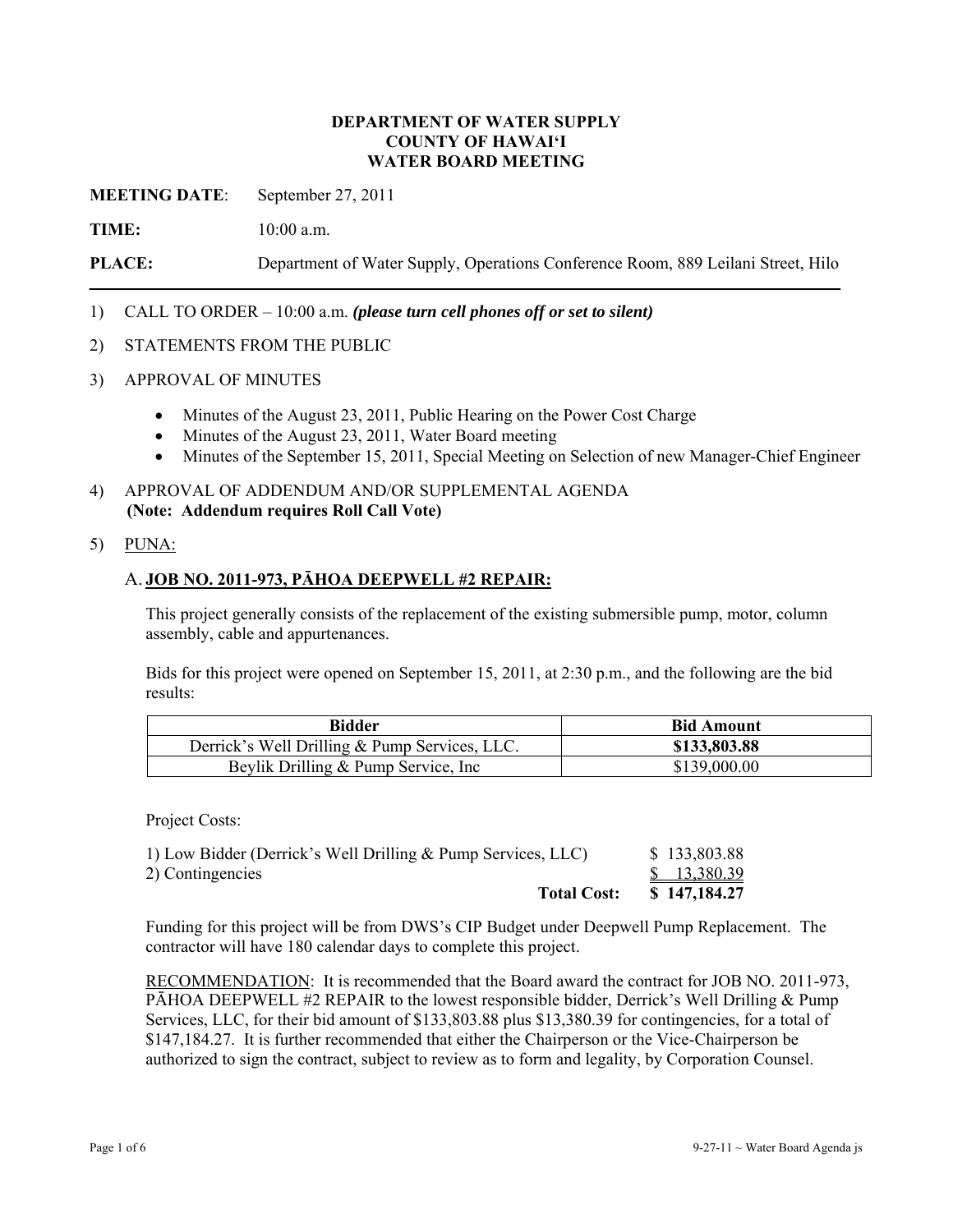## 6) NORTH KONA:

## A. **JOB NO. 2003-823: PALANI ROAD TRANSMISSION WATERLINE (MĀMALAHOA HWY TO PALANI NO. 2 RESERVOIR):**

The contractor, CTS Earthmoving, Inc., has submitted a request for a contract time extension of thirtythree (33) calendar days, due to a delay by HELCO.

This would be the third time extension to the contract.

If approved, the contract completion date will be extended from September 29, 2011 until October31, 2011. Engineering staff has reviewed the request, and finds that the thirty-three (33) calendar day time extension is a reasonable request by the contractor to allow HELCO to get on site and complete their work and then for CTS to do operational testing and full start-up.

| Extension |         |          | From (Date)   To (Date)   Days (Calendar) | Reason                    |
|-----------|---------|----------|-------------------------------------------|---------------------------|
| #         |         |          |                                           |                           |
|           | 8/21/11 | 9/07/11  |                                           | Add'l Work Request by DWS |
|           | 9/07/11 | 9/29/11  | າາ                                        | Add'l Work Request by DWS |
|           | 9/29/11 | 10/31/11 |                                           | <b>HELCO DELAY</b>        |
|           |         | TOTAL    |                                           |                           |

RECOMMENDATION: It is recommended that the Board grant this extension of contract time of thirty-three (33) calendar days, to CTS Earthmoving, Inc., for JOB NO. 2003-823, PALANI ROAD TRANSMISSION WATERLINE (MĀMALAHOA HWY TO PALANI NO. 2 RESERVOIR).

## B. **WATER AGREEMENT -- KEŌPŪ – HHFDC WELL NO. 3957-05:**

The Developer, Forest City Hawaii Kona, LLC, (through the Hawaii Housing Finance and Development Corporation, HHFDC), wishes to enter into a development agreement for a new potable water source, storage and transmission facilities to service their development, Kamakana Villages at Keauhoulu. Kamakana Villages at Keauhoulu has been certified as a HRS 201H affordable housing project by the County of Hawai'i.

The agreement sets out the requirements for the development of the existing Keōpū-HHFDC Well No. 3957-05, which has been drilled and tested by the State, along with its supporting facilities. The agreement also outlines the initial assignment of equivalent units, as well as the subsequent assignment(s) of equivalent units.

RECOMMENDATION: It is recommended that the Water Board approve the Water Agreement between Forest City Hawai'i Kona, LLC and the Water Board of the County of Hawai'i, and that either the Chairperson or the Vice-Chairperson be authorized to execute the document subject to review as to form and legality by Corporation Counsel.

## C. **AMENDMENT OF WATER FACILITIES AGREEMENT - SEASCAPE DEVELOPMENT, LLC:**

On October 28, 2008, Seascape Development, LLC ("Seascape") and the Water Board entered into a Water Facilities Agreement for the development, construction, and installation of certain improvements and other water transmission-related facilities in the vicinity of the Water Board's existing Kalaoa Well. Seascape was to also complete the engineering and design work, and assign the same, as well as obtain all necessary permits in accordance with DWS requirements within one year of the executed Agreement.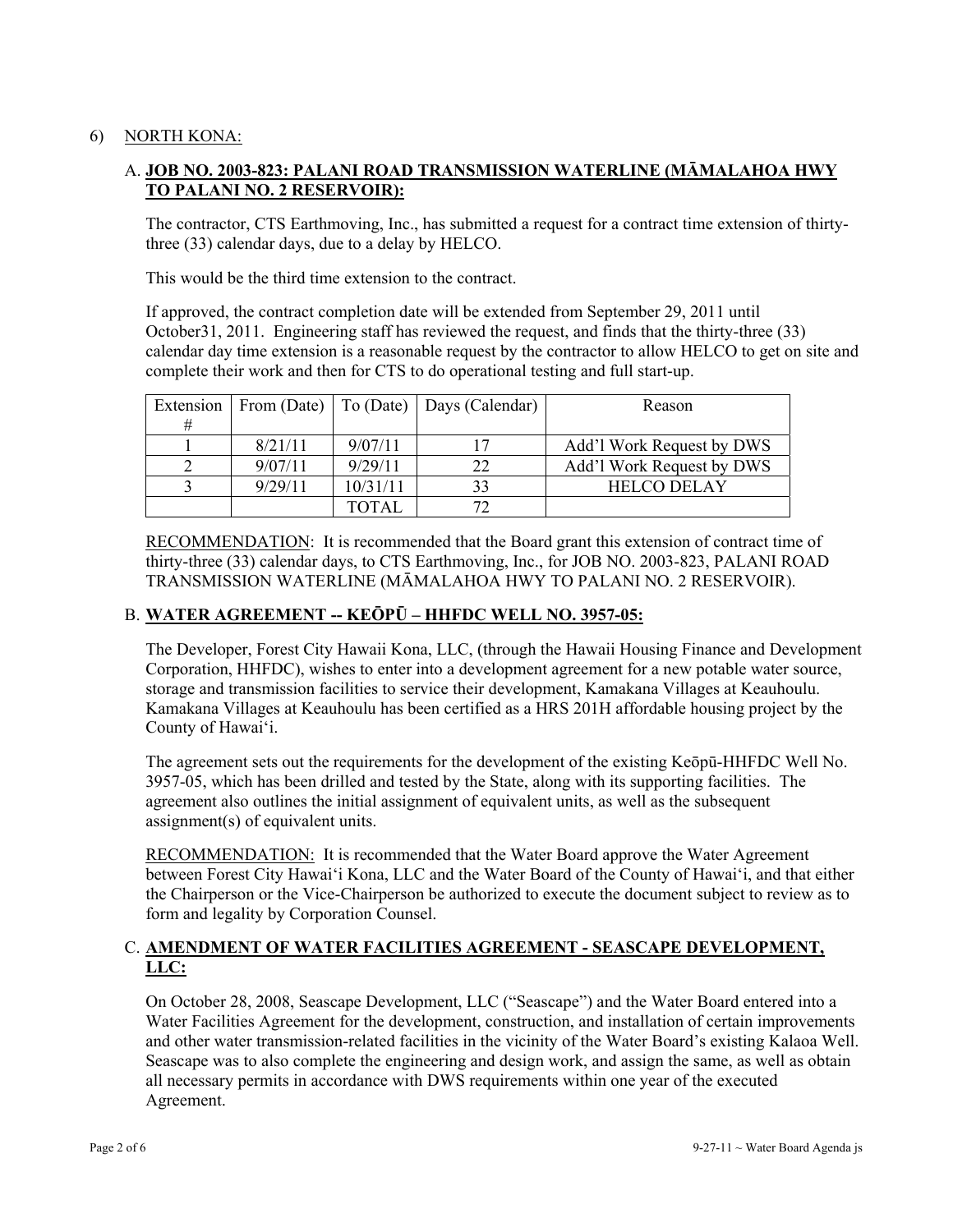The deadline of October 28, 2009, was extended to October 28, 2010, by the Water Board at its meeting of September 22, 2009. The Water Board approved a second amendment to the Water Facilities Agreement to extend the submittal deadline to October 28, 2011, at the Water Board's meeting of October 26, 2010. In both cases, the reason was the challenging economy at that time, which made it impossible for Seascape to proceed on schedule.

Seascape is proposing a third amendment to the Water Facilities Agreement to extend such submittal deadline to October 28, 2012. They feel that this new deadline will enable them to meet their obligations in the current economic climate.

Staff has reviewed the Third Amendment of Water Facilities Agreement and finds it acceptable.

RECOMMENDATION: It is recommended that the Water Board approve the Third Amendment of Water Facilities Agreement, subject to review as to form and legality by Corporation Counsel.

## D. **AGREEMENT BETWEEN ESTATE OF BERNICE PAUAHI BISHOP, KAMEHAMEHA INVESTMENT CORPORATION (KIC) AND THE DEPARTMENT OF WATER SUPPLY:**

The Trustees of the Estate of Bernice Pauahi Bishop (KS) and Kamehameha Investment Corporation (KIC) are requesting to enter into an agreement with the Water Board to allow the transfer of water units that were previously assigned and used on Tax Map Key 7-8-013-002 (the "Property"), through a 4-inch meter to Lands that are currently owned by KS and/or KIC within the same pressure zone and serviced from the same reservoir.

The water service to the Property was used for the former 462-room Kona Lagoon Hotel until it was razed and replaced with a pavilion and other amenities. The agreement specifies that KS/KIC will cut and plug the existing service lateral for the 4-inch meter and replace it with an appropriate-sized lateral, based on the current and foreseeable water usage. The balance of the 235 units that are assigned through the 4-inch meter will then be available for KS/KIC, to reallocate to their lands currently owned and serviced by the same reservoir.

RECOMMENDATION:It is recommended that the Water Board agree to the Water Agreement between the Trustees of the Estate of Bernice Pauahi Bishop and Kamehameha Investment Corporation and the Water Board of the County of Hawai'i, and that either the Chairperson or the Vice-Chairperson be authorized to execute the document, subject to review as to form and legality by Corporation Counsel.

# 7) KA'U:

## A. **AGREEMENT WITH COUNTY OF HAWAI'I FOR MANAGEMENT OF NEW WATER FACILITY IN HAWAIIAN OCEAN VIEW ESTATES:**

The Department of Water Supply (DWS) is proposing that it enter into an agreement with the County of Hawai'i ("County") Water Board for the operation and maintenance of the Hawaiian Ocean View Water System. The County received \$6 million for the development of a basic water system with a well, storage tank and a fill station for the Hawaiian Ocean View Community. Rather than dedicate the system to DWS at this time, this agreement gives the Water Board the authority to manager, operate, maintain, and collect user fees for the water system.

RECOMMENDATION: It is recommended that the Water Board approve the Agreement between between the County of Hawai'i and the Water Board of the County of Hawai'i, and that either the Chairperson or the Vice-Chairperson be authorized to execute the document subject to review as to form and legality by Corporation Counsel.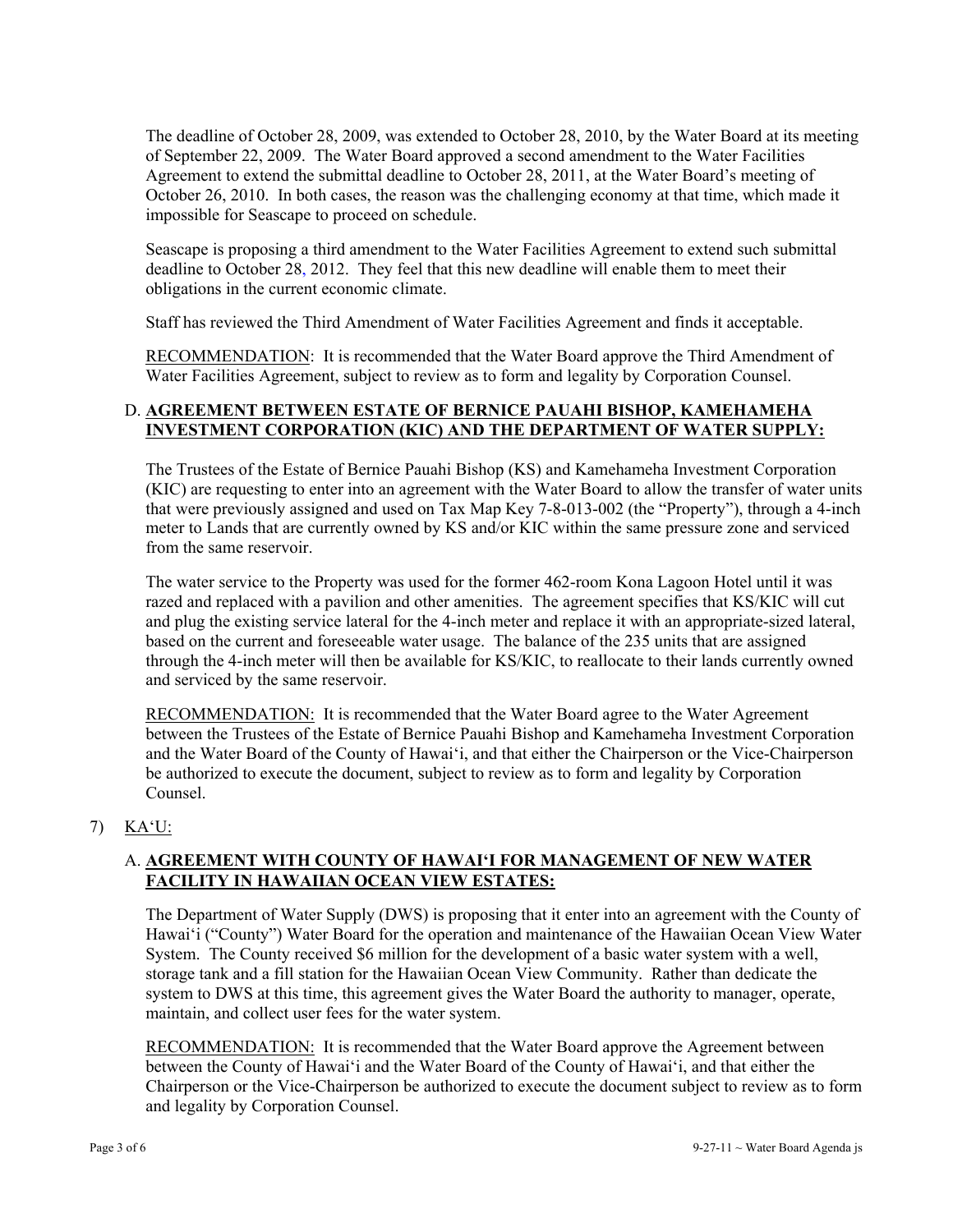## B. **GATE AGREEMENT WITH THE OCEAN VIEW COMMUNITY ASSOCIATION, INC.:**

In various meetings with the Hawaiian Ocean View community, many community members expressed a desire to have a locked gate at the new spigot site entrance, to reduce the potential for the site to become a place where people congregate in the evenings. If the Department of Water Supply (DWS) manages the site, it recommends that an agreement be made with the Ocean View Community Association, Inc., to open and lock the gates at the beginning and end of the agreed-upon hours of operation.

RECOMMENDATION: It is recommended that the Water Board authorize the DWS to enter into an agreement with the Ocean View Community Association, Inc., regarding the locking of the gates, and that either the Chairperson or the Vice-Chairperson be authorized to execute the document, subject to approval by the Manager-Chief Engineer and the Corporation Counsel.

### 8) MISCELLANEOUS:

## A. **REPORT OF AD HOC FINANCE COMMITTEE:**

The Water Board's Ad Hoc Finance Committee Chairperson, Mr. Art Taniguchi, has been investigating the three focus areas (DWS's policies on credit card use, cash control and vehicle take-home), which encompass the scope of the Committee's work. At this meeting, the Committee may do the following:

- Possible approval of DWS's vehicle policy, based on modifications following union comments;
- Decals on DWS vehicles;
- Discussion of DWS's cash handling procedures and proposed changes. Discussion may include a possible switchover to Oahu's billing system.

### B. **DISCUSSION REGARDING DRAFT OF PROPOSED RULE CHANGE REGARDING WATER SERVICE TO CONSUMERS/RESPONSIBILITY FOR PAYMENT OF BILLS:**

For discussion.

## C. **REPORT OF AD HOC COMMITTEE TO REVISE THE MANAGER-CHIEF ENGINEER'S EVALUATION FORM:**

The Water Board's Chairperson of the Ad Hoc Committee to Revise the Manager-Chief Engineer's Evaluation Form, Mr. Ken Kaneshiro, has been looking at a revised Manager-Chief Engineer Evaluation Form.

At this meeting, the Committee may provide a report to the Board on its findings.

### D. **ENERGY MANAGEMENT ANALYST UPDATE:**

The Energy Management Analyst will provide an update on significant changes or noteworthy areas relating to energy use and the Department's Green Initiatives.

### E. **MONTHLY PROGRESS REPORT**:

Submission of Progress Report of Projects by the Department. Department personnel will be available to respond to questions by the Board regarding the status/progress of any project.

### F. **REVIEW OF MONTHLY FINANCIAL STATEMENTS:**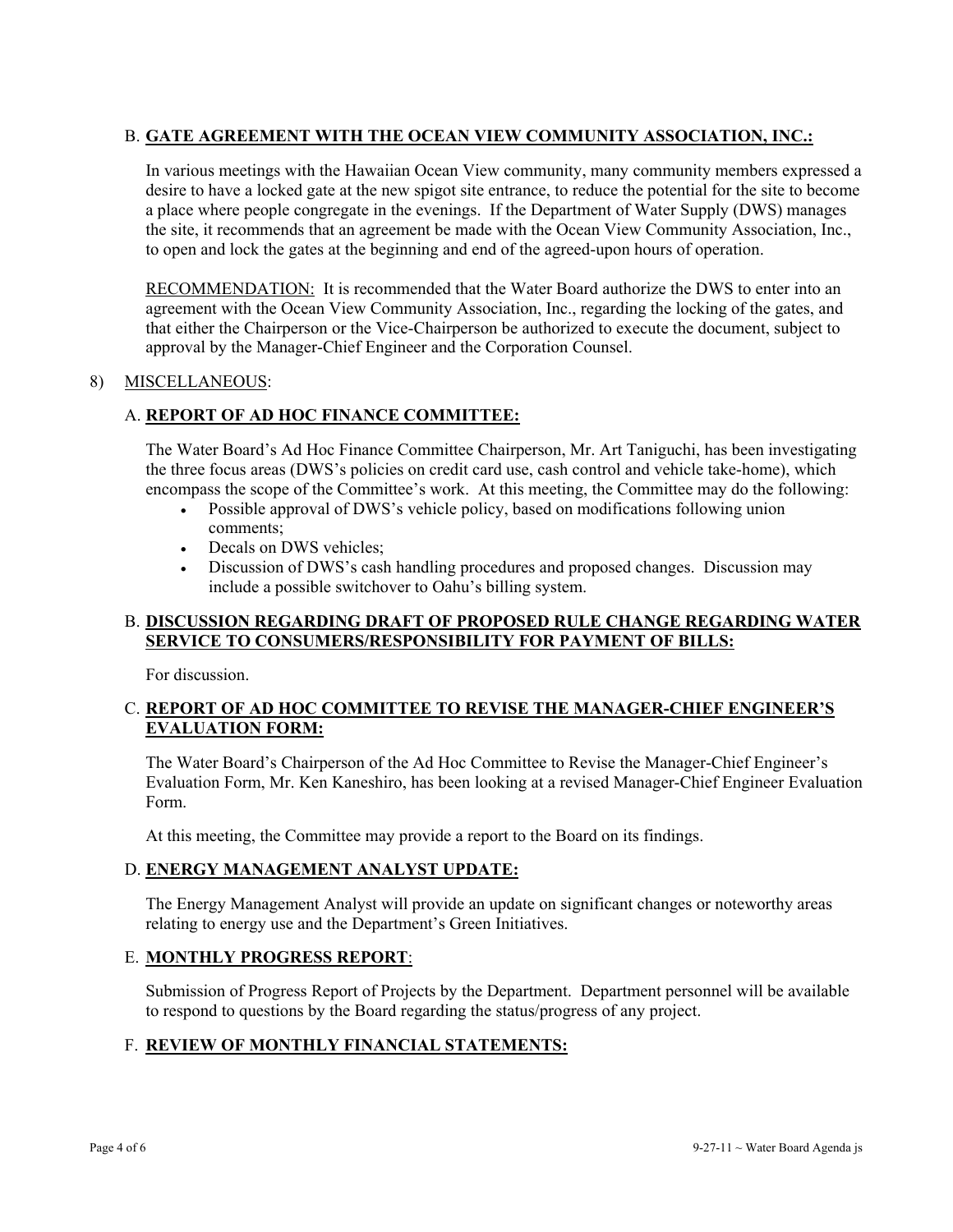Submission of financial statements and information relating to the financial status of the Department. Department personnel will be available to respond to questions by the Board relating to the financial status of the Department.

### G. **MANAGER-CHIEF ENGINEER'S REPORT:**

The Manager-Chief Engineer will provide an update or status on the following:

- 1) Palani Road Transmission Waterline Project
- 2) Hawaiian Ocean View Estates Project
- 3) Pu'ukala/Kona Ocean View Properties Subdivision Improvement District Update
- 4) Public Information and Education Specialist Update
- 5) Upcoming HWWA conference

### H. **CHAIRPERSON'S REPORT:**

Chairperson to report on matters of interest to the Board.

### 9) **DISCUSSION OF PROCEDURES AND TIME FRAME TO SELECT NEW MANAGER-CHIEF ENGINEER:**

At the July 26, 2011, Water Board meeting, the Manager-Chief Engineer announced his intention to retire at the end of this year.

Discussion of procedures and time frame to select a new Manager-Chief Engineer.

### 10) **EXECUTIVE SESSION RE: PROCEDURES AND TIME FRAME TO SELECT NEW MANAGER-CHIEF ENGINEER:**

The Water Board anticipates convening an executive meeting, closed to the public, pursuant to Hawai'i Revised Statutes, Sections 92-4 and 92-5(a)(4) for the purpose of consulting with the Water Board's attorney on questions and issues pertaining to the Water Board's powers, duties, privileges, immunities and liabilities. A two-thirds vote, pursuant to HRS Section 92-4, is necessary to hold an executive meeting.

### 11) ANNOUNCEMENTS:

### 1. **Next Regular Meeting:**

The next meeting of the Water Board will be held on October 25, 2011, at 10:00 a.m. at the Department of Water Supply, Operations Conference Room, 889 Leilani Street, Hilo, HI. (*A special meeting regarding the process to select the Manager-Chief Engineer will be held on Monday, October 10, 2011, at the Department of Water Supply, Operations Conference Room, 889 Leilani Street, Hilo, HI.)*

### 2. **Following Meeting:**

The following meeting of the Water Board will be held on November 22, 2011, at 10:00 a.m. at the West Hawai'i Civic Center, Bldg. G, 74-5044 Ane Keahokalole Hwy, Kailua-Kona. (*A special meeting regarding the process to select the Manager-Chief Engineer will be held on Tuesday, November 8, 2011, at a venue to be announced.)*

### 12) STATEMENTS FROM THE PUBLIC:

#### 13) ADJOURNMENT

Anyone who requires an auxiliary aid or service for effective communication or a modification of policies or procedures to participate in this Water Board Meeting should contact Doreen Jollimore, Secretary, at 961-8050 as soon as possible, but no later than five days before the scheduled meeting.